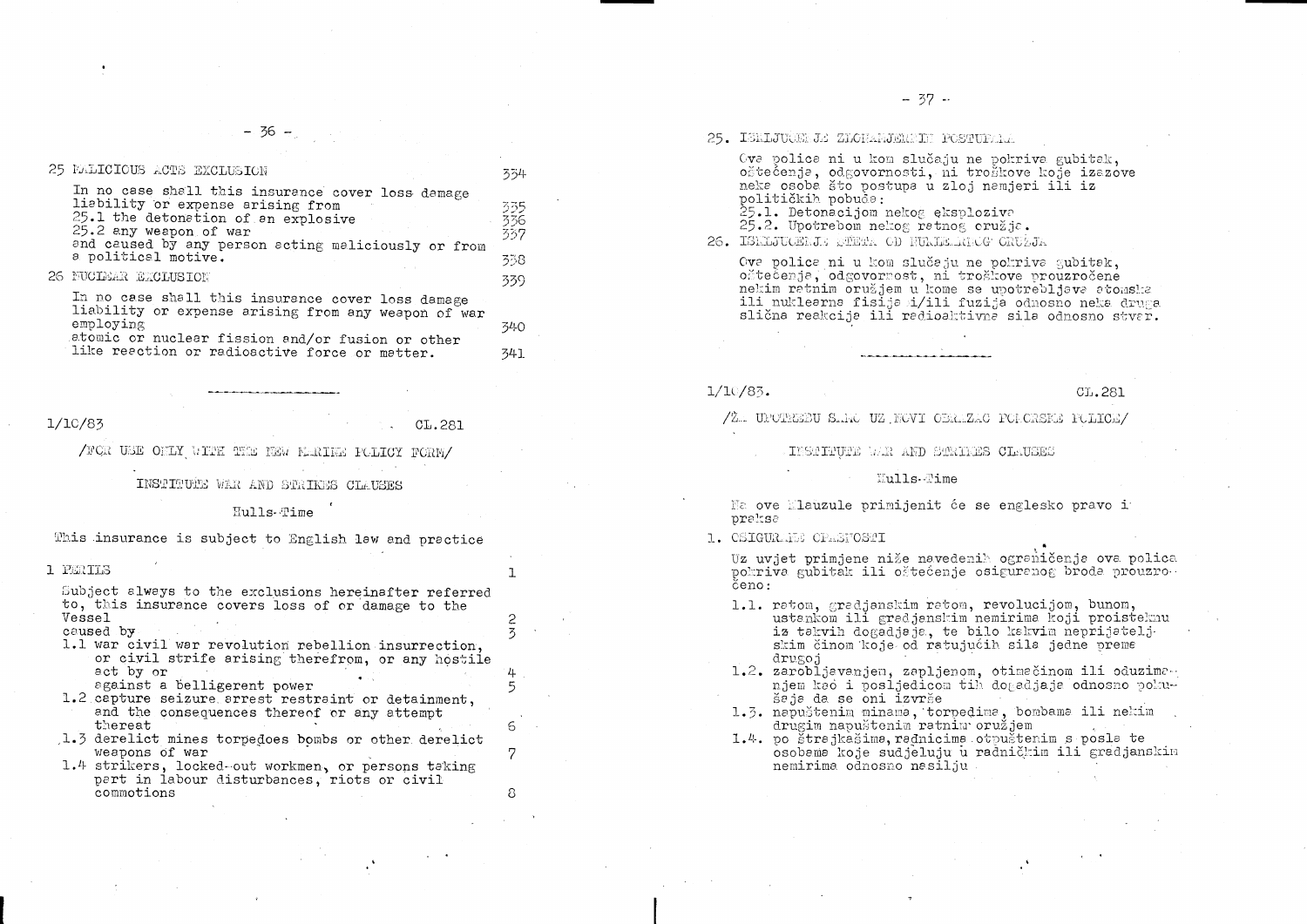| 1.5 any terrorist or any person acting maliciously or<br>from a political motive                                                                                                  |                     |
|-----------------------------------------------------------------------------------------------------------------------------------------------------------------------------------|---------------------|
| 1.6 confiscation or expropriation.                                                                                                                                                | 9<br>1 <sup>C</sup> |
| 2 INCORPORATION                                                                                                                                                                   | 11                  |
| The Institute Time Clauses-Hulls 1/10/83 /including<br>4/4ths Collision Clause/ except Clauses 1.2,2,3,4,<br>6,12,                                                                | 12                  |
| $21.1.8, 22, 23, 24, 25$ and 26 are deemed to be incorpora-<br>ted in this insurance in so far as they do not<br>conflict with                                                    |                     |
| the provisions of these clauses.<br>Held covered in case of breach of warranty as to<br>towage or salvage services provided notice be given<br>to the Under-                      | 13<br>14            |
| writers immediately after receipt of advices and any<br>additional premium required by them be agreed.                                                                            | 15                  |
| 3 DETAINENT                                                                                                                                                                       | 16<br>17            |
| In the event that the Vessel shall have been the<br>subject of capture seizure arrest restraint                                                                                   |                     |
| detainment confiscation<br>or expropriation, and the Assured shall thereby have<br>lost the free use and disposal of the Vessel for a                                             | 18                  |
| continuous<br>period of 12 months then for the purpose of ascerta-                                                                                                                | 19                  |
| ining whether the Vessel is a constructive total loss<br>the Assured                                                                                                              | 20                  |
| shall be deemed to have been deprived of the posses-<br>sion of the Vessel without any likelihood of recovery. 21                                                                 |                     |
| 4 EXCLUSIONS                                                                                                                                                                      | 22                  |
| This insurance excludes<br>4.1 loss damage liability or expense arising from<br>4.1.1 any detonation of any weapon of war employing<br>atomic or nuclear fission and/or fusion or | 23<br>$24 -$        |
| other<br>like reaction or radioactive force or matter,                                                                                                                            | 25                  |
| hereinafter called a nuclear weapon of war<br>4.1.2 the outbreak of war /whether there be a decla-<br>ration of war or not/ between any of the                                    | 26                  |
| following<br>countries:                                                                                                                                                           | 27<br>28            |
| United Kingdom, United States of America,<br>France,                                                                                                                              | 29                  |
| the Union of Soviet Socialist Republics,<br>the People's Republic of China                                                                                                        | 30<br>スフ            |

 $- 39 -$ 

1.5. po nekom teroristu ili bilo kojoj osobi koja postupa zlonamjerno ili iz političkih pobuda 1.6. konfiskacijom ili eksproprijacijom.

2. INKORPORACIJA

Elauzule Instituta za osiguranje brodova /uključivši i klauzulu o i/ili odgovornosti za sudar/osim klau-<br>zula 1.2,2,5,4,6,12, 21.1.8, 22,23,24,25. i 26. čine sastavni dio ove police ukoliko nisu u suprotnosti s odredbama ovih klauzula. Pokriće će ostati na snazi i u slučaju kršenja uvjeta koji se odnose na tegljenje ili spašavanje ako se o tome osiguratelja obavijesti odmah po saznanju i prihvati eventualno zahtijevana dodatna premija.

## 5. CDUZIMANJE

U slučaju da osigurani brod bude predmet zapljene, zaustavljanja, oduzimanja, konfiskacije ili eksproprijecije, te osiguranik time bude onemogućen slobodno koristiti ili raspolagati osiguranim brodom u neprekidnom razdoblju od 12 mjeseci, tad će se za svrhu utvrdjenja da li je osigureni brod pretrpio izveđeni potpuni gubital ili nije, smatrati da je osiguranik ostao bez posjeda na osiguranom brodu bez ikaliva izgleda da taj posjed povrati.

## 4. ISLLJUOSIJA

Ova polica isključuje: 4.1. gubitak, oštećenja, odgovornosti i trošak proiza. šao iz

- 4.1.1. bilo kakve eksplozije nekog ratnog oružja koje koristi atomsku ili nuklearnu fisiju i/ili
	- aktivnu silu ili stvar, a koje će se dalje na .. zivati nuklearno ratno oružje
- 4.1.2. otpočinjanje rata /bez obzira da li je rat objavljen ili nije/ izmedju bilo koje od sli. jedećih zemalja:
	- . Ujedinjenog Kraljevstva,
	- $-$  Siedinienih Država Amerike,
	- $\therefore$  Francuske,  $\therefore$
	- $SSSR a$ ,
	- Narodne Republike Mine

fuziju odnosno neku sličnu reakciju ili radio-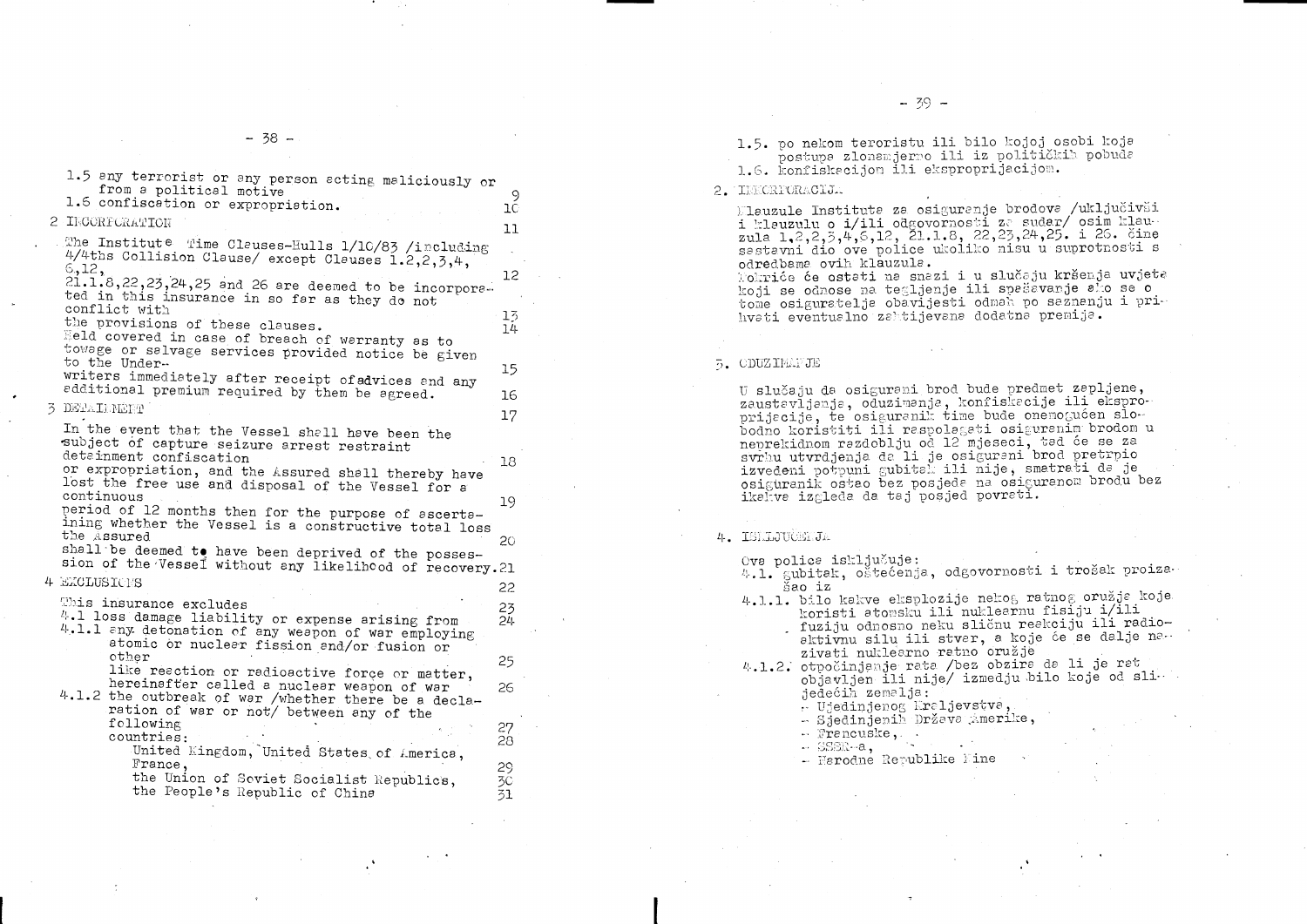$-40 -$ 

4.1.3 requisition or pre-emption

- 4.1.4 capture seizure arrest restraint detainment confiscation or expropriation by or under the order of the government or any public or local authority of the country in which the Vessel is owned
- or registered 4.1.5 arrest restraint detainment confiscation or
	- expropriation under quarantine regulations or by reason. of infringement of any customs or trading
- regulations 4.1.6 the operation of ordinary judicial process,
- failure to provide security or to pay any fine or penalty or any financial cause
- 4.1.7 piracy /but this exclusion shall not affect cover under Clause 1.4/.
- 4.2 loss damage liability or expense covered by the Institute Time Clauses Tulls 1/10/83 /including  $4/4$ ths Collision Clause/ or which would be recoverable

thereunder but for Clause 12 thereof,

- 4.3 any claim for any sum recoverable under any other insurance on the Vessel or which would be recoverable under such insurance but for the existence of this insurance.
- 4.4 any claim for expenses arising from delay except such expenses as would be recoverable in principle in
	- English law and practice under the York-Antwerp Rules 1974.
- 5 TERMINATION
	- 5.1 This insurance may be cancelled by either the Underwriters or the Assured giving 7 days notice /such

cancellation becoming effective on the expiry of 7 days from midnight of the day on which notice оf

cancellation is issued by or to the Underwriters/. The Underwriters agree however to reinstate this 49 insurance subject to agreement between the Underwriters and the Assured prior to the expiry of such 50

notice of cancellation as to new rate of premium and/or conditions and/or warranties. 51

-32

-33

34

35

36

37

 $38$ 

39

 $40<sup>°</sup>$ 

41

42

43

 $44$ 

45

46

47

48

- 4.1.3. rebvizicije ili prinudnog ustupanja i prodaje 4.1.4. zarobljavanja, otimačine, zapljene, zaustavljanja, oduzimanja, konfiskacije ili eksproprija. cije po nalogu ili od strane vlade ili neke
- sjedište vlasnika ili je brod upisan u registar 4.1.5. zapljene, zaustavljanja, oduzimanja, konfiskacije ili eksproprijecije, zetim po propisima o karanteni ili zbog ogrešenja o bilo koje carinsko ili trgovinsko pravilo
- 4.1.6. primjene mjera redovnog sudskog postupka, propusta u davanju depozita odnosno garancije ili pak propusta da se plati globa odnosno kazna

4.1.7. piraterije i baraterije

- 4.2. gubitak, štete, odgovornosti ili troška pokrive. nih Klauzulama Instituta za osiguranje brodova - na vrijeme 1/10/83. /uključivši klauzulu o sudaru 4/4/ odnosno koji bi bili naknadivi po tim klauzulama, kad medju njima ne bi bilo klauzule 12.
- 4.3. bilo kakva zahtjeva za neki iznos naknadiv po bilo kom drugom osiguranju na osiguranom brodu ili koji bi bio naknadiv po takvom osiguranju kad ne bi bilo ove police
- 4.4. iz bilo kakva zahtjeva za troškove s naslova za . kašnjenja, osim takvih troškova koji bi načelno bili naknadivi prema engleskom pravu i praksi primjenom YORK ANTWERFELSKIN pravila 1974.

5. PREMID POIRICA

5.1. Ovaj ugovor može raskinuti i osiguratelj i osiguranik uz sedmodnevni otkaz /takav raskid stupa na shagu istekom 7 dana računajući od ponoći dana kada othaz bude uručen osiguratelju ili ga on uruči osiguraniku/. Osiguratelj je medjutim suglasan da nastavi ovo osiguranje uz uvjet da se prije isteka rečenog otkaznog roka postigne sporazum izmedju osiguratelja i osiguranika u pogledu nove premijske stope i/ili uvjeta i/ili ograničenja.

druge javne ili lokalne vlasti zemlje gdje je

ili iz bilo kakva drugog financijskog uzroka